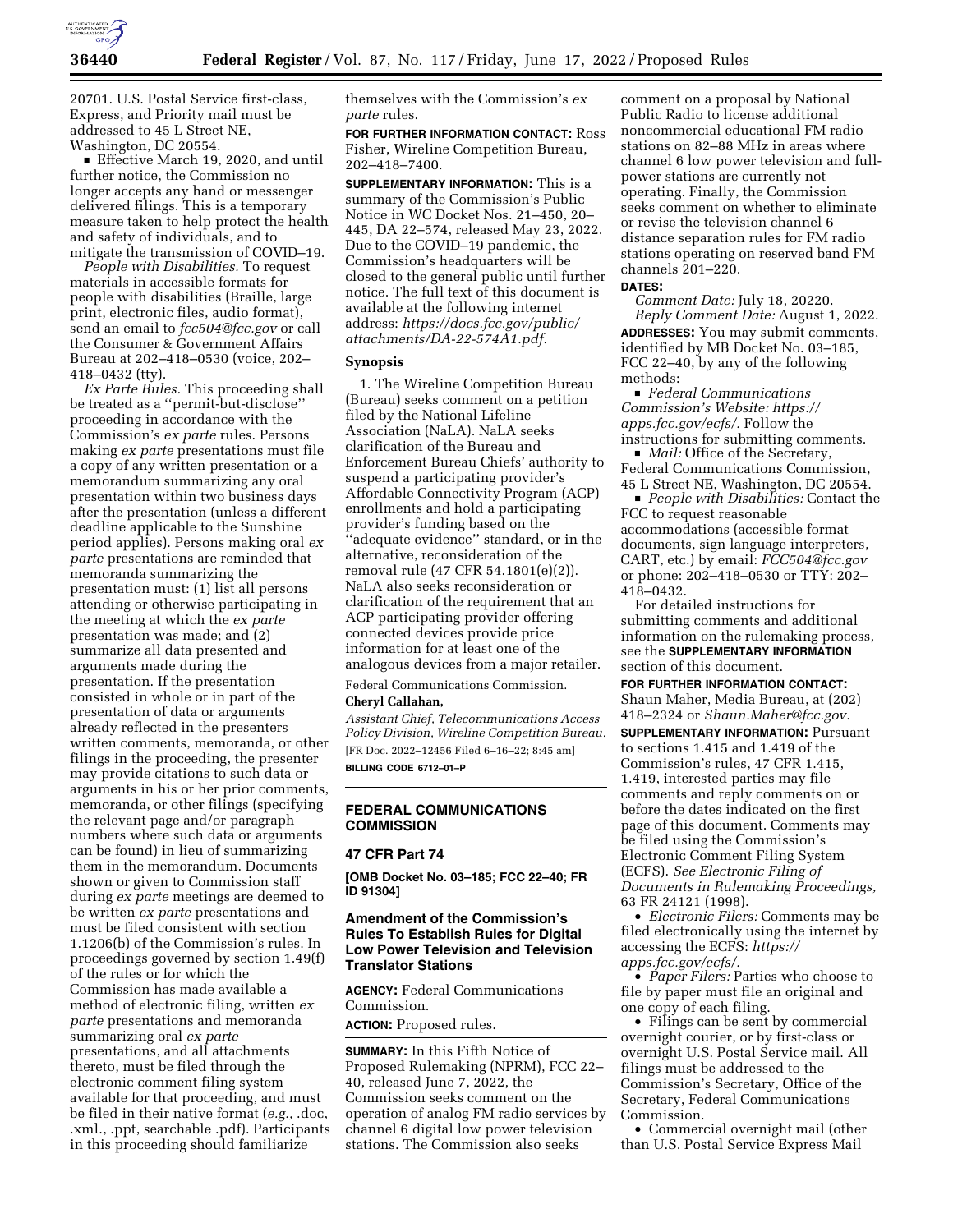and Priority Mail) must be sent to 9050 Junction Drive, Annapolis Junction, MD 20701. U.S. Postal Service first-class, Express, and Priority mail must be addressed to 45 L Street NE, Washington, DC 20554.

• Effective March 19, 2020, and until further notice, the Commission no longer accepts any hand or messenger delivered filings. This is a temporary measure taken to help protect the health and safety of individuals, and to mitigate the transmission of COVID–19. See FCC Announces Closure of FCC Headquarters Open Window and Change in Hand-Delivery Policy, Public Notice, DA 20–304 (March 19, 2020). *[https://www.fcc.gov/document/fcc](https://www.fcc.gov/document/fcc-closes-headquarters-open-window-and-changes-hand-delivery-policy)[closes-headquarters-open-window-and](https://www.fcc.gov/document/fcc-closes-headquarters-open-window-and-changes-hand-delivery-policy)[changes-hand-delivery-policy.](https://www.fcc.gov/document/fcc-closes-headquarters-open-window-and-changes-hand-delivery-policy)* 

*People with Disabilities:* To request materials in accessible formats for people with disabilities (braille, large print, electronic files, audio format), send an email to *[fcc504@fcc.gov](mailto:fcc504@fcc.gov)* or call the Consumer & Governmental Affairs Bureau at 202–418–0530 (voice), 202– 418–0432 (TTY).

*Paperwork Reduction Act of 1995 Analysis:* This document proposes new or modified information collection requirements. The Commission, as part of its continuing effort to reduce paperwork burdens and pursuant to the Paperwork Reduction Act of 1995, Public Law 104–13, invites the general public and the Office of Management and Budget (OMB) to comment on these information collection requirements. In addition, pursuant to the Small Business Paperwork Relief Act of 2002, Public Law 107–198, see 44 U.S.C. 3506(c)(4), we seek specific comment on how we might further reduce the information collection burden for small business concerns with fewer than 25 employees.

### **Synopsis**

1. In this NPRM, the Commission seeks comment on the operation of analog FM radio services by channel 6 digital low power television stations (FM6 operations). The Commission has been considering this issue since 2014, when, in the LPTV DTV Third NPRM in this proceeding, it sought comment on whether to allow analog channel 6 low power television (LPTV) stations to provide FM6 operations after they converted to digital operations on July 13, 2021—the LPTV digital transition deadline. The Commission asked if LPTV stations operating on digital channel 6 could be allowed to continue their FM6 radio operations on an ancillary or supplementary basis.

2. The LPTV digital transition is now complete, with analog television

operations terminated and channel 6 LPTV stations operating in digital. However, the Commission has granted STAs to 13 channel 6 LPTV stations to continue providing analog FM6 service. In these circumstances, the Commission seeks comment on whether allowing continued FM6 analog radio operations by existing digital channel 6 LPTV stations serves the public interest. In addition, the Commission seeks comment on whether to eliminate or revise the television channel 6 (TV6) distance separation rules for low power FM (LPFM), noncommercial educational (NCE) FM, Class D (10 watt) FM, and FM translator stations operating on reserved band FM Channels 201–220.

# *Public Interest Benefits of Continued FM6 Operations*

3. With the LPTV digital transition complete, the Commission seeks comment on whether it is in the public interest to allow continued FM6 operations in the digital LPTV world, and whether it should be authorized to continue in any capacity. Throughout this proceeding, FM6 supporters have trumpeted the merits of FM6 operations by maintaining that they provide diverse, niche, and local programming that is not otherwise available in the stations' communities. The FM6 stations state that ''[t]he multi-dimensional use of analog channel 6 has given a voice to diverse constituencies and ethnic groups unable to find a home anywhere else on the FM dial.'' Importantly, FM6 commenters state that their LPTV television stations provide vital video content including weather, traffic, community event calendars, news and sports tickers and more.

4. Prior to the LPTV digital transition, the Commission estimates that there were close to 30 FM6 stations, based on representations made in the record in this proceeding. Today, it is believed that only 13 FM6 stations remain, in light of the impact on digital transition on channel 6 operations. The Commission seeks comment on whether this belief is correct and whether the reduction in the number of FM6 stations is the result of stations having to convert to digital last year. In addition, the Commission seeks comment on the extent to which in the post-LPTV digital transition world, consumers rely on FM6 programming. It is noted that the Commission has historically been reluctant to regulate based upon programming decisions made by broadcasters. With that policy in mind, the Commission reminds commenters that FM6 station programming can be changed—FM6 stations, like other broadcast stations, are not required to

air any particular type of programming. Thus, even to the extent that some of these stations do provide useful programming to local and niche audiences, that could change at any time. The Commission also notes that many FM6 stations have longstanding programming with entrenched audiences. The Commission seeks comment on whether these programming concerns should enter into our public interest analysis of FM6 services.

5. The Commission asks commenters to weigh the current radio programming benefits of FM6 stations against the lost opportunities from expanded adjacent NCE FM service or digital LPTV service on channel 6. For example, the Channel 6 Commenters maintain that LPTV licensees should be allowed to make ''the most efficient use of spectrum'' by providing FM6 services on an ancillary or supplementary basis. PCPC argues that allowing digital television stations to offer additional services on existing channels is efficient spectrum use. On the other hand, FM6 opponents contend that FM6 operations are not an efficient use of spectrum—using a full 6 MHz television channel to provide a 200 KHz aural service is not, according to these commenters, maximizing the potential of this scarce resource. In addition, opponents argue that because there are no programming rules for LPTV stations, FM6 stations could, in the absence of such requirements, provide only minimal visual programming. While the Commission notes that providing visual programming has been a condition of the current FM6 STAs, it recognizes that some FM6 stations have a history of such minimal video service. These opponents also argue that FM6 is at odds with the underlying statutory purpose of permitting ancillary or supplementary services: to enhance the use of existing spectrum, consistent with the Commission's basic statutory responsibility to manage the radiofrequency spectrum in the public interest. The Commission seeks comment on these assertions and whether continued FM6 operation is an efficient use of Commission spectrum. Does allowing continued analog FM6 operations comport with recent Commission efforts to adopt more efficient and innovative use of digital television spectrum?

6. To the extent that FM6 programming is fulfilling a programming need, the Commission seeks comment on whether it could be provided through other means of delivery. Specifically, the Commission seeks comment on whether FM6 programming could be delivered as a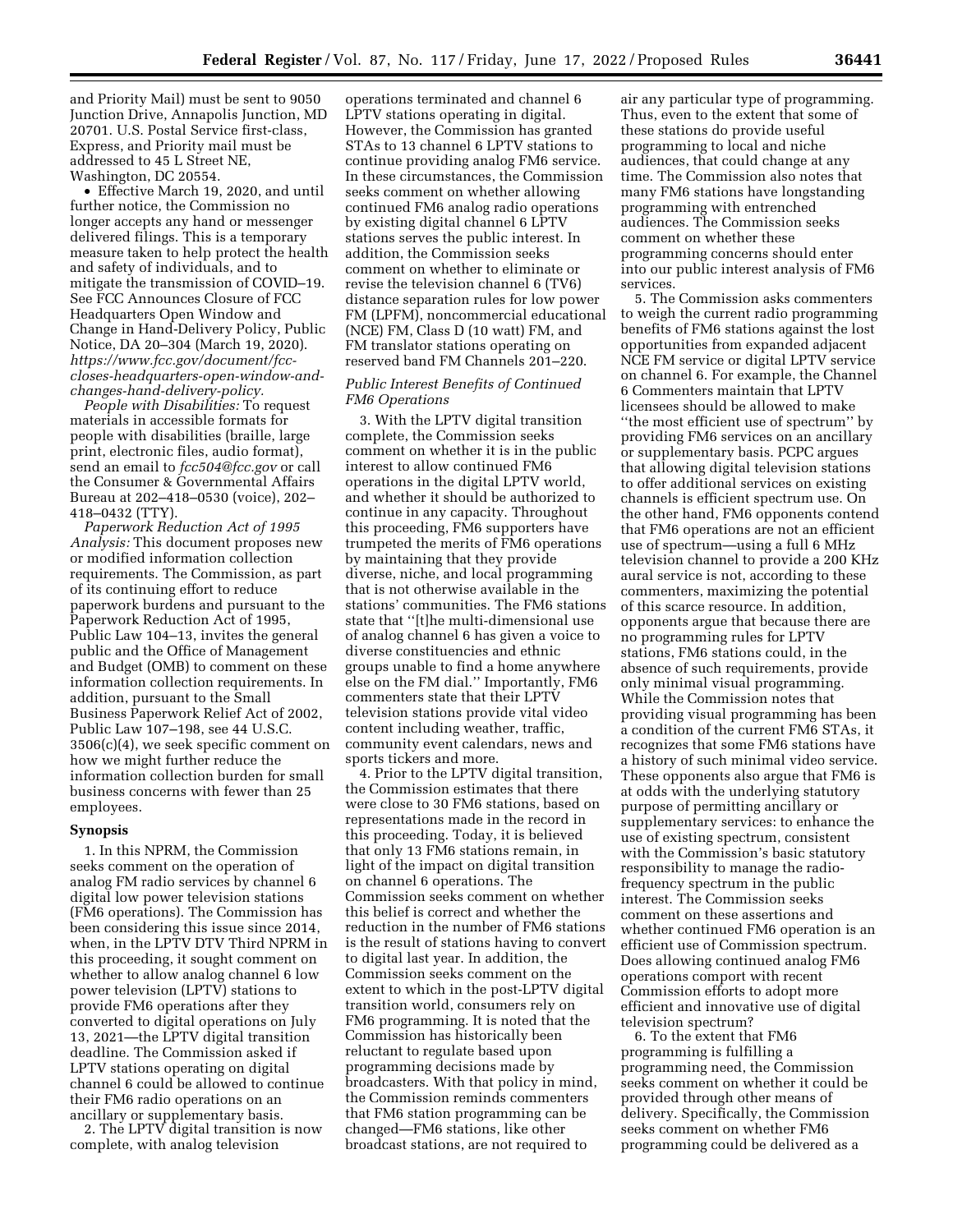digital audio-only stream on one of the LPTV station's multicast channels, via a lease of digital subchannels on local FM or LPFM stations, through the internet, or by entities obtaining an FM or LPFM radio license. Would these alternatives be more spectrally efficient? What is unique about FM6 operations that merits continued service through its existing means of delivery?

#### *FM6 Operations as Ancillary or Supplementary Services*

7. The Commission has twice sought comment on whether FM6 operations comply with the ancillary or supplementary provisions in the Act and the Commission's rules, whether the operation of analog FM radio services in conjunction with a digital television service would cause impermissible interference to other licensees, and, if permitted to continue, how best to authorize FM6 operations. The Commission once again seeks comment on these issues and whether and how recent developments in the LPTV service should affect its analysis.

# *Compliance With the Communications Act and Commission Rules*

8. If the Commission permits FM6 operations as an ancillary or supplementary service, it seeks comment on whether to adopt a rule to formally authorize such operations and whether such a rule should include provisions requiring FM6 operations be subject to any or all of the conditions that were included in the FM6 engineering STAs. Throughout this proceeding, the Commission has asked whether a digital LPTV station can provide an analog FM radio-type service as an ancillary or supplementary service consistent with the Act and our rules. The Commission specifically focused on the rule requirement that digital LPTV stations, when operating, must transmit an over-the-air video program signal at no direct charge to viewers. In addition, the Commission has pointed to section 336(b)(1) of the Act that mandates that the Commission permit ancillary or supplementary services only ''if the use of a designated frequency for such services is consistent with the technology or method designated by the Commission for the provision of advanced television services.'' The Commission questioned whether a digital LPTV station offering FM6 services on an ancillary or supplementary basis would be able to satisfy these requirements.

9. Would adopting a rule for FM6 operations that would codify conditions like those found in the FM6 engineering STAs help satisfy compliance with

these rule and statutory provisions? As noted above, the engineering STAs that FM6 stations are currently operating under contain conditions including: (1) a requirement that FM6 operations be conducted in ATSC 3.0 digital format; (2) FM6 operations may only be conducted on 87.75 MHz; (3) no interference is permitted to any other licensed user, including but not limited to broadcast television or radio users; (4) the station's audio and video coverage must reach similar populations; (5) the station must submit written reports, 90 days from the date of grant of the STA and again 180 days later detailing any reports of interference and a demonstration that the station's audio and video coverage reach similar populations; (6) the station must provide at least one stream of synchronized video and audio programming on the ATSC 3.0 portion of the spectrum on a full time (24x7) basis; (7) the station's technical facilities may not be modified; and (8) the station may not be assigned or transferred. The Commission seeks comment on whether to require that FM6 stations operate subject to a similar set of rules, with some modifications and omissions and in the proposed rule, as a means to resolve the outstanding issues surrounding FM6 operations as an digital LPTV station's ancillary or supplementary service.

10. *ATSC 3.0, 87.75 MHz and No Interference Requirements.* The Commission proposes that FM6 stations be operating in ATSC 3.0 digital format; that FM6 operations may only be conducted on 87.75 MHz; and that no interference be permitted to any other licensed user, including but not limited to broadcast television or radio users. By adopting a rule that authorizes service pursuant to these requirements, the Commission seeks to prevent the types of interference that were a concern for FM6 stations operating in ATSC 1.0. As discussed more fully below, unlike ATSC 1.0, the ATSC 3.0 digital format appears to be more configurable and allows for the digital TV signal to be made narrower purportedly helping to overcome the harmful interference to FM radio stations that FM6 opponents suggest could emanate from FM6 operations. The Commission seeks comment on these rule provisions.

11. Separately, the Commission seeks comment on whether requiring FM6 services to be conducted only in conjunction with an ATSC 3.0 digital operation also has the benefit of satisfying the requirement of section 336(b)(1) of the Act that the ''use of a designated frequency for [ancillary or supplementary] services is consistent

with the technology or method designated by the Commission for the provision of advanced television services.'' Specifically, commenters were asked to address whether and how analog use of a digital channel is ''consistent with'' the digital technology mandated by the Commission for the provision of advanced television services. FM6 opponents have maintained throughout this proceeding that a digital LPTV station providing FM6 services was not consistent with existing the ATSC digital standard, which at the time they commented was ATSC 1.0. They contended that a revision to the digital standard would have to be adopted in order for FM6 to be permitted. FM6 stations disagreed, saying digital LPTV stations providing an analog FM radio service would be in compliance with the Commission's digital broadcast television transmission standard as set forth in section 74.795(b) of the rules that provides that digital transmitters be designed to produce digital television signals that can be ''satisfactorily viewed'' on consumer receiving equipment based on the digital broadcast television transmission standard in section 73.682(d) the rules. FM6 stations argued that they would provide a ATSC 3.0 digital television signal that would meet the requirements of section 74.795(b) in addition to the separate analog FM radio signal.

12. Has the fact that FM6 services are now being offered via ATSC 3.0 digital stations changed these arguments? The Commission notes that the ATSC 3.0 standard also does not have a provision specific to FM6. And, as NPR notes, in the Commission's ATSC 3.0 R&O released in December 2020, the Commission amended the definition of the minimum standard definition digital television signal for full-power stations, removed all references to the analog standard, and confirmed that it ''continue[d] to 'expect that the fundamental use of the 6 MHz DTV license will be for the provision of free over-the-air television service.' '' Given the fact that analog television is now truly a legacy service, does operation of an analog FM radio service on an ATSC 3.0 digital channel meet the requirements of section 336(b)(1) of the Act? Furthermore, should the fact that the number of U.S. households that possess an ATSC 3.0 capable television receiver remains limited affect our determination?

13. *Similar Coverage and One Free Synchronized Stream Requirements.*  The Commission proposes that FM6 stations comply with the following operational requirements: the FM6 coverage area must be contained within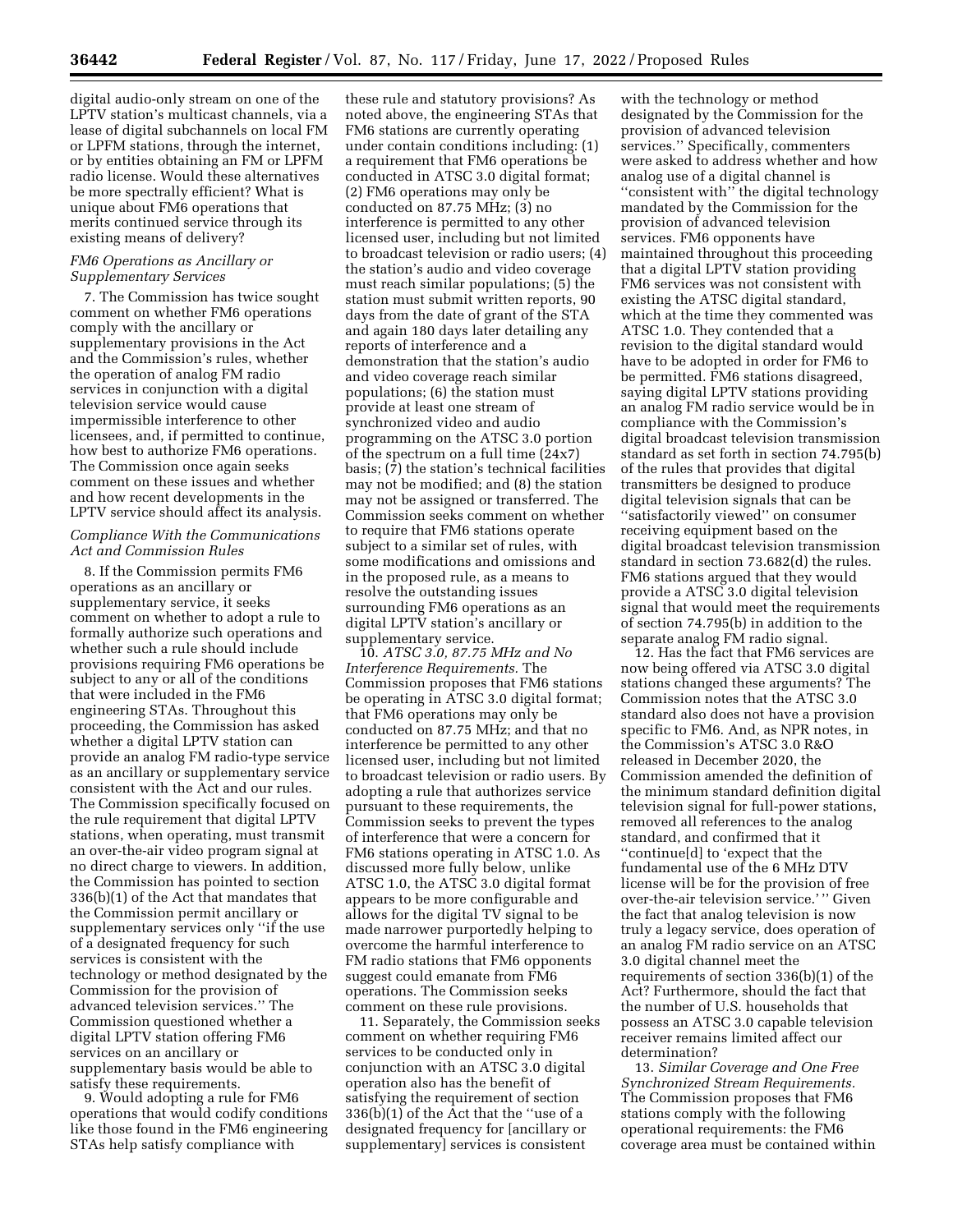and may not exceed the coverage area of the LPTV station's synchronized video/ audio programming stream; and the LPTV station must provide at least one stream of synchronized video and audio programming on the ATSC 3.0 portion of the spectrum, at any time the station is operating. By requiring that the station's FM6 coverage not exceed its video coverage, and that stations provide at least one stream of synchronized video and audio programming on the digital portion of the spectrum at any time the station is operating, the Commission seeks to ensure that the spectrum is being used efficiently and in the public interest.

14. Conditions similar to these provisions were included in the FM6 engineering STAs. The requirement that the LPTV station's FM6 and video coverage reach similar populations was imposed to address the concerns of FM6 opponents that FM6 stations would configure their LPTV station's technical facilities in such a manner that would favor their FM6 operation over their digital TV operation. The Commission proposes a similar provision here that would limit the FM6 coverage area to not greater than the LPTV station's coverage area for similar reasons and it believes this limit will help to allay these concerns and ensure that digital LPTV stations providing FM6 operations continue to focus their attention on the operation of their digital LPTV station—the primary purpose of their station license. The Commission seeks comment on this proposal.

15. As for its proposed rule provision requiring that FM6 stations provide at least one stream of synchronized video and audio programming on the ATSC 3.0 portion of the spectrum, at any time the station is operating, a similar condition was included in the FM6 engineering STAs. The Commission proposes to adopt a slightly different version in our FM6 rules. The STA condition required that the one stream of synchronized video and audio programming be provided on ''a full time (24x7) basis.'' Because the Commission's rules provide that LPTV stations are ''not required to adhere to any regular schedule of operation,'' the Commission finds it more appropriate to propose a revised version of this condition that requires that FM6 stations provide at least one stream of synchronized video and audio programming on the ATSC 3.0 portion of the spectrum ''at any time the station is operating.'' The reason the synchronized video and audio programming condition was originally imposed on the FM6 engineering STAs

was to ensure that digital LPTV stations providing FM6 operations continued to provide adequate television service to viewers. Prior to the LPTV digital television transition in July 2021, when FM6 operations were being conducted as part of the LPTV station's analog channel 6 operation, most FM6 stations were not offering any type of meaningful television service. Because the audio signal for their analog TV station was dedicated to providing the FM6 service, these stations would often times offer minimal television service on their stations such as community bulletin boards. FM6 stations appeared to be focusing their resources on their radio FM6 operation over their television operation. The Commission seeks comment on whether requiring the FM6 stations be subject to the separate synchronized video and audio programming requirement will address the concerns of FM6 opponents and ensure that FM6 stations continue to provide adequate television service to viewers.

16. *Limits on Technical Modifications.* The Commission proposes to adopt a rule, similar to the condition contained in FM6 engineering STAs, that would limit LPTV stations providing FM6 operations from modifying their facilities during the time that FM6 operations are being conducted. This condition was placed on FM6 engineering STAs in an effort to ''lock'' the FM6 station facilities in place while they were being operated pursuant to STA to prevent the station from making changes to their facilities that could impact the potential for interference from FM6 operations to other users. The Commission seeks comment on whether codification of such a modification limit could be a useful way to prevent FM6 stations from causing interference. By locking FM6 stations into their existing facilities, that have already been shown to not cause interference, the Commission would seek to preserve the status quo and prevent technical changes that could upset the current interference-free environment. The Commission proposes to define ''existing facilities'' as the FM6 station's licensed technical facilities on the release date of this NPRM. While the Commission is required to consider requests for waivers of its rules, it also seeks comment on whether to provide for an exception to this rule that would allow for technical modifications if certain criteria are met. The Commission seeks comment on such criteria, such as a showing of no potential interference to affected licensees and/or a demonstration that

all affected licensees have consented to the modification. The Commission seeks comment on these issues.

17. *Transfers.* In the STAs, the Commission limited FM6 stations from being transferred while FM6 operations are being conducted. The Commission seeks comment as to whether inclusion of such a limit in its FM6 rules would serve the public interest. The Media Bureau imposed this condition in an effort to prevent parties from seeking to operate an FM6 station without any intention of continuing FM6 operations and for the sole purpose of immediately selling the station to another party. Given the fact that the Commission is proposing to limit FM6 to only those stations that are providing FM6 operations on the release date of this NPRM, and thereby preventing parties from ''speculating'' in FM6 stations, it seeks comment as to whether inclusion of a limitation on transfer of FM6 stations in its rules would serve the public interest.

18. *Periodic Reporting.* As a condition to their FM6 STAs, FM6 stations were required to submit reports, 90 and 180 days after the grant of their STAs, detailing any reports of interference and a demonstration that the station's FM6 and video coverage reach similar populations. The Media Bureau included this reporting requirement in the FM6 engineering STAs so that it could monitor the ongoing STA operations of FM6 stations for reports of interference and to see if FM6 stations were complying with the condition that their digital television and analog FM radio operations were serving similar populations. The Commission is now proposing to adopt rule provisions that would mandate that FM6 operations be conducted without interference to other users and that an FM6 station's FM6 and video coverage reach similar populations. Accordingly, the Commission tentatively concludes that such a reporting requirement is not necessary given the force and effect of our proposed FM6 rule. It seeks comment on this tentative conclusion.

#### *Potential for Interference*

19. Throughout this proceeding, concern about the potential for analog FM6 operations to interfere with or disrupt the LPTV station's digital TV service has been paramount. Section 336(b)(2) of the Act provides that the Commission shall ''limit the broadcasting of ancillary or supplementary services on designated frequencies so as to avoid derogation of any advanced television services, including high definition television broadcasts, that the Commission may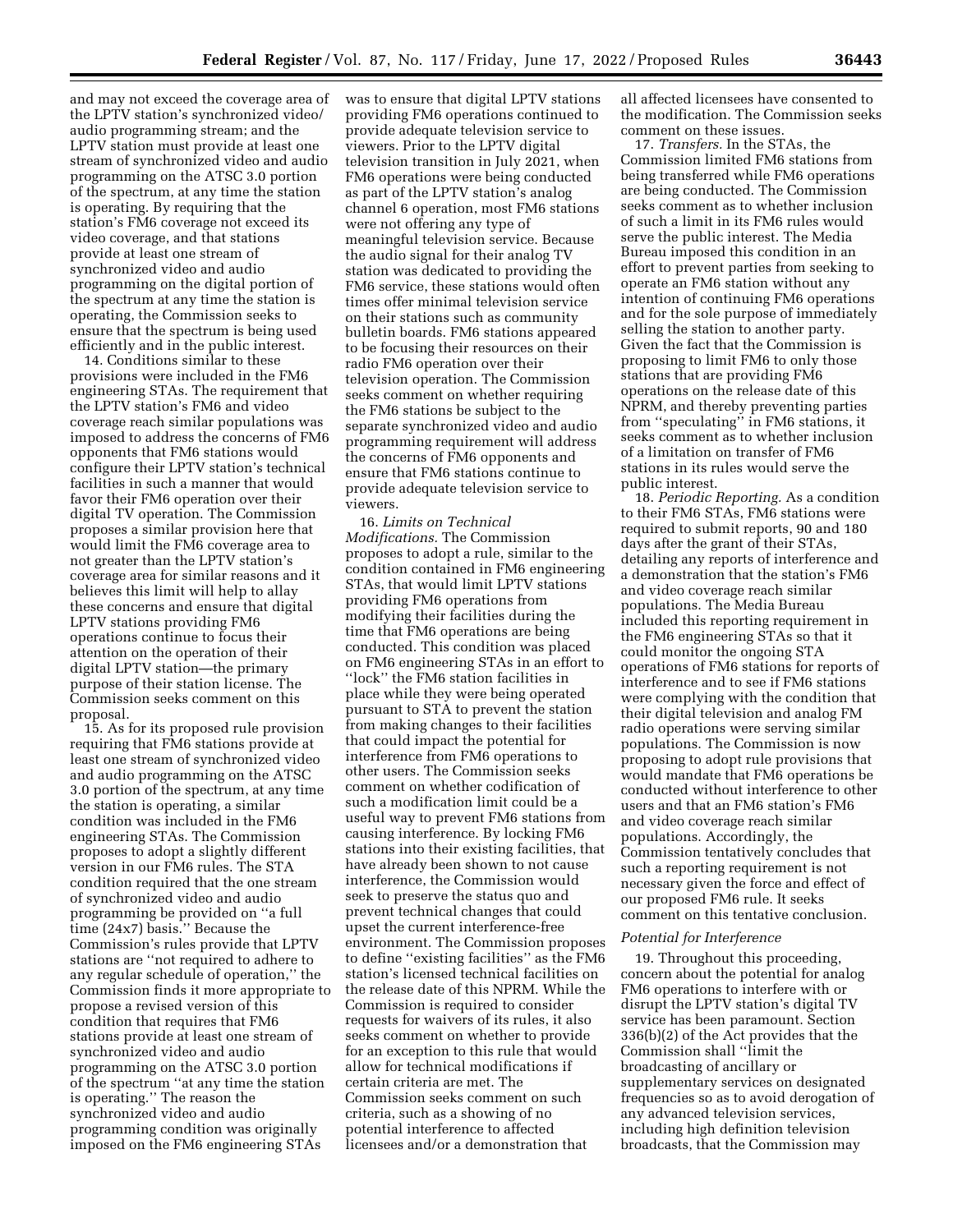require using such frequencies.'' The Commission has also sought comment on whether the analog FM6 radio transmitter could cause interference to FM radio licensees. FM6 opponents previously expressed concern about the potential for interference, citing studies conducted in 2014 by Linley Gumm and Charles Rhodes to support their claims. FM6 stations responded that there had not been a single report of interference from the numerous FM6 stations operating their LPTV stations in analog mode. FM6 opponents counter that lack of current interference is not probative given the existence of Commission rules preventing interference.

20. The Commission recognizes that previous questions and analysis about the potential for FM6 interference were based on the assumption that the digital LPTV station would be operating in ATSC 1.0. However, all existing FM6 stations are instead operating in ATSC 3.0 digital mode and there have been no reports of interference from these stations. The results of a more recent 2019 ''Perry Priestly'' study submitted by PCPC seem to show that, unlike ATSC 1.0, the ATSC 3.0 digital format is more configurable and allows for the TV signal to be made narrower to reduce that interference and/or have its settings modified to have increased error correction, helping it overcome such interference. Thus, PCPC concludes ''stations that transition directly to the ATSC 3.0 standard can provide both the most robust video signals available today and a strong analog audio signal.''

21. In light of this more recent study, the Commission seeks comment on whether the fact that FM6 stations are operating in ATSC 3.0 digital mode changes the potential for their analog FM6 operations to interfere with or disrupt the LPTV station's ATSC 3.0 digital TV service. The Commission seeks to determine if an ATSC 3.0 digital LPTV station will be able to operate an analog FM radio transmitter without interfering or derogating its cochannel digital operation. The Commission observes that the Perry Priestly study indicates that an ATSC 3.0 station would typically reduce the width of its digital TV signal and/or increase the level of error correction to make this operation possible, both of which would seem to reduce the amount of available throughput of the ATSC 3.0 signal. The Commission seeks comment on whether these changes in configuration constitute a ''derogation'' of its digital operation. Should the Commission decide to allow FM6 operations, should it be limited to those stations operating in ATSC 3.0? As before, the Commission encourages

commenters to study the question of FM6 interference and to provide the results of these studies in their comments.

# *Application of Part 73 FM Radio Rules*

22. If the Commission decides to permit digital channel 6 LPTV stations to provide analog FM6 services on an ancillary or supplementary basis, it must still resolve the outstanding question of whether such operations should be subject to the Part 73 rules applicable to FM radio stations. Section 336(b)(3) of the Communications Act mandates that the Commission ''apply to any other ancillary or supplementary service such of the Commission's regulations as are applicable to the offering of analogous services by any other person . . . .'' Commenters previously maintained that the Commission, as part of its decision in this proceeding, would need to amend its Part 73 and 74 rules to accommodate the FM6 service.

23. The Commission once again seeks comment on whether FM6 operations are ''analogous to other services subject to regulation by the Commission'' within the meaning of section 336(b)(3) of the Act and the Commission's implementing rules and, if so, which of the Part 73 rules should apply to FM6 operations. The Commission previously asked whether it should apply to FM6 operations the Part 73 rules requiring that an FM radio station file an application for a construction permit and license to operate, that stations be located on channels 88.1 MHz through 107.9 MHz, that primary FM channels be allotted through rulemaking, that such stations maintain a public inspection file, and that the use of such frequencies in border areas be coordinated with Canada and Mexico. The Commission seeks comment on whether these questions are still relevant, whether other Part 73 rules, including technical rules, should apply, and whether its analysis should be affected by the fact that it may limit channel 6 LPTV stations providing FM6 services to operating only in ATSC 3.0 digital mode and from modifying their technical facilities while providing FM6 operations.

## *Application of Five Percent Ancillary or Supplementary Fee*

24. To the extent it permits digital channel 6 LPTV stations to provide FM6 services on an ancillary or supplementary basis, the Commission must resolve the question of whether FM6 services should be subject to a five percent fee. The ancillary or supplementary rule provides that digital

television stations ''must annually remit a fee of five percent of the gross revenues derived from all ancillary and supplementary services . . . which are feeable . . . ." "Feeable" services are defined as ''[a]ll ancillary or supplementary services for which payment of a subscription fee or charge is required in order to receive the service." "Feeable" services are also defined as ''[a]ny ancillary or supplementary service for which no payment is required from consumers in order to receive the service . . . if the DTV licensee directly or indirectly receives compensation from a third party in return for the transmission of material provided by that third party (other than commercial advertisements used to support broadcasting for which a subscription fee is not required).'' As previously observed, FM6 operations, thus far, appear to have been available to the general public without subscription. Comments were previously split on this question. Because FM6 services are provided free of charge, some commenters believed that no fee should apply. Other commenters argued that, because the FM6 operation is not available on a DTV receiver, and can be only be received on a separate FM radio receiver, we should view FM6 operations as ''point-to-point or point-to-multi point'' operation that section 73.624(c) of the rules describes as an ''ancillary or supplementary'' service. Channel 6 Commenters agreed that ''a supplementary 87.7 MHz audio signal qualifies as an ancillary service, which entitles the government to 5% of its revenue.''

25. The Commission seeks comment on whether, and under what circumstances, an LPTV station's ancillary or supplementary FM6 service provided without a subscription fee should be deemed "feeable" and subject to the five percent fee. To the extent an LPTV station leases its spectrum to a third party to provide the programming transmitted using FM6 and receives compensation from that third party, such FM6 operation would be feeable under section 336(e)(1)(B) of the Act because the station ''receives compensation from a third party in return for transmitting material furnished by such third party.'' In a scenario, however, where the FM6 station does not lease its spectrum and instead itself provides a free, over-theair radio service without a subscription fee, is there any basis to deem such a service ''feeable'' and thus subject to the five percent fee? The Commission seeks comment on this issue.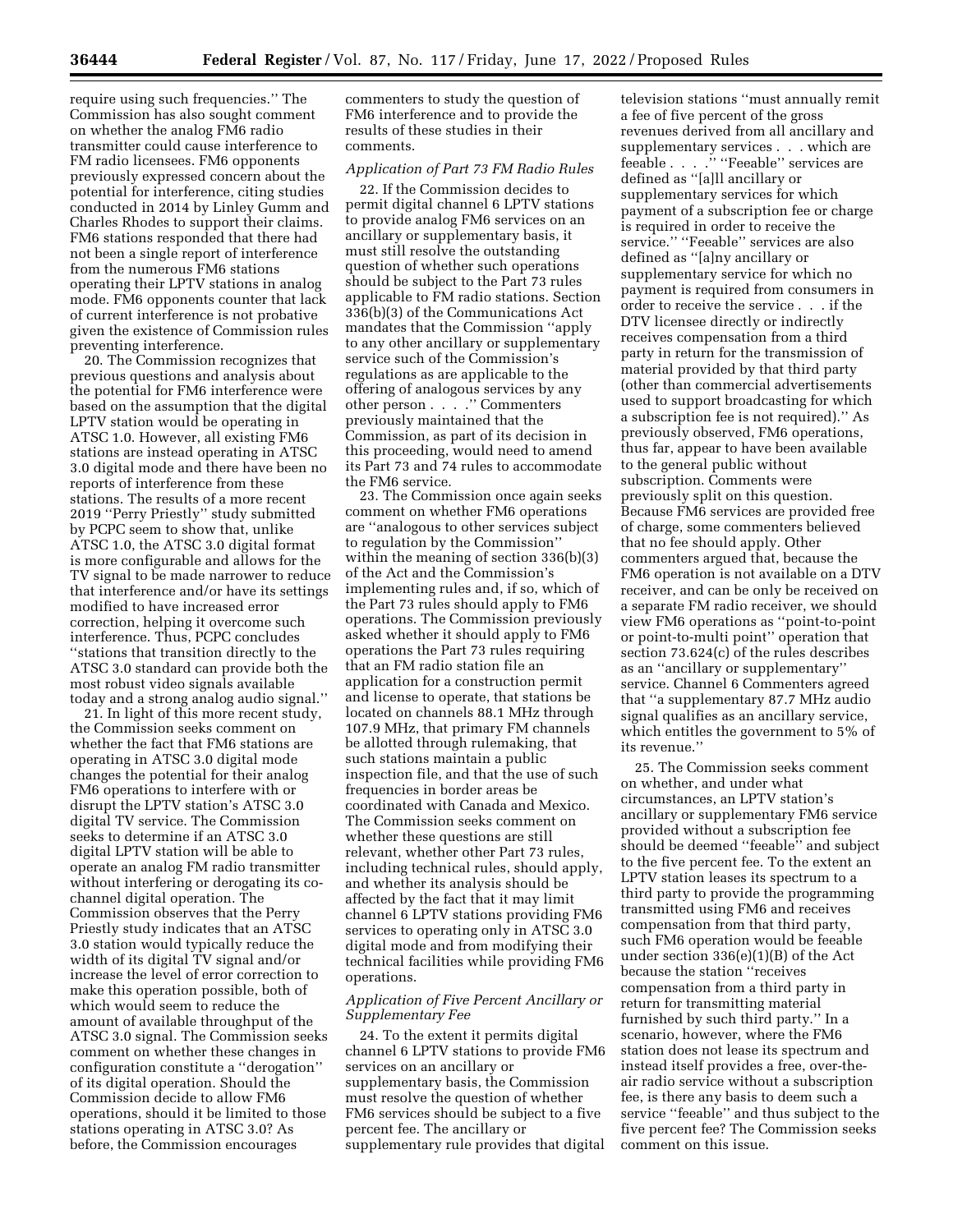### *Limiting FM6 to Existing Operators*

26. If the Commission decides to allow FM6 operations to continue in the future, it proposes to limit the scope of FM6 operations to only those LPTV channel 6 stations with ''active'' FM6 engineering STAs on the release date of this NPRM. The Commission proposes to define ''active'' as an initial engineering STA that is granted and unexpired or a request for extension of an engineering STA that is granted or pending at the time of the release date of this NPRM. The Commission seeks comment on this proposal. The Commission assumes that stations holding an active FM6 STA or with a pending FM6 STA extension request are actually providing FM6 service to the public. It seeks comment on this assumption and whether there are other measures it should take to ensure its rules cover only those stations actually providing FM6 service to the public on the release date of this NPRM.

27. The record is filled with examples of local, niche programming being provided by FM6 stations and we seek to minimize disruption to listeners that have come to rely on these services. Limiting the number of FM6 stations to those currently in operation (and that have demonstrated that they do not cause interference to other users) and limiting the technical modifications permitted by these stations could also help to serve our goal of preventing harmful interference to other services. Would such a limitation allay the concerns of some commenters that have opposed FM6 operations?

28. Would this limitation also ensure continued service to consumers who have relied upon this service? With regard to any parity concerns of limiting FM6 authorization to existing FM6 stations, the Commission notes that all channel 6 LPTV stations had the opportunity to provide an FM analog service and chose not to do so. Moreover, the Commission's examination of whether to permit the continuation of such services has extended over decade, so it believes that all channel 6 LPTV stations have been placed on adequate notice of a potential change in Commission rules. Further, if a channel 6 LPTV station has not requested that the Commission permit it to continue to provide FM6 operations by now (since terminating analog operations in July 2021), it seems unlikely that there is consumer reliance on the programming. The Commission seeks comment on this proposal, other cut-off dates, or alternate ways to limit eligibility to ensure continued service to

the established listeners of FM6 operations.

29. The Commission seeks comment on whether it should also permit FM6 operations by LPTV stations that, as of the release date of this NPRM, have pending applications for construction permits and that have a significant history of providing FM6 to the public to also be grandfathered. We recognize that there may be a limited number of stations that stopped providing FM6 service in July 2021, at the time of the LPTV digital transition, but intend to resume such service once new facilities are approved and constructed. Would permitting such stations to resume providing FM6 services, subject to the conditions discussed above, be consistent with the rationale discussed above to ensure continued service to consumers who have relied upon this service? Are the conditions discussed above adequate to address any technical concerns? Because such stations are not yet operational, does the Commission need to consider additional technical conditions to address unforeseen potential interference? The Commission seeks comment on the implications of expanding the scope of continued FM6 service in this manner.

#### *Licensing Additional NCE FM Stations*

30. The Commission also takes this opportunity to seek comment on National Public Radio's (NPR) proposal to repurpose television channel 6 (TV channel 6) spectrum (82–88 MHz) for FM services in locations where the channels are not being used to provide ''actual television programming.'' As previously described, NPR believes that the continued use of a digital TV channel 6 to provide an analog FM radio service (aka FM6) is contrary to the statute and poor public policy. Instead, NPR contends, ''TV channel 6 spectrum is a valuable resource the Commission should use to expand opportunities for existing and prospective radio broadcasters whose demand for spectrum cannot be satisfied in the crowded FM radio band.'' Specifically, NPR maintains that the spectrum occupied by a single TV channel 6 station could potentially accommodate up to 30 new FM stations, exponentially increasing the variety of programming available for a diverse audience. Repurposing this spectrum to allow new FM radio stations to be authorized, NPR maintains, would increase the diversity of voices and programming available to the public and be a ''far better use of a scarce resource'' than the analog audio operations (FM6) that exist in some locations today. NPR also argues that it would increase the opportunities for

diverse providers to provide local public interest programming for unserved and underserved audiences, especially in the rural parts of the country. The Commission seeks comment on these issues.

31. If it decides to allow new FM stations to operate on 82–88 MHz, the Commission seeks comment on whether such stations should be limited to noncommercial educational (NCE) FM stations or whether commercial FM stations should be allowed to operate on these new frequencies as well, consistent with TV6 stations currently occupying this spectrum. The Commission notes that the adjacent FM channels 201–220 (87.9 MHz to 91.9 MHz) are reserved for NCE FM station use. The Commission seeks to determine whether to adopt a similar restriction were it to allow additional FM stations to operate on 82–88 MHz.

32. The Commission invites commenters to study the current use of TV channel 6 by television broadcasters and the extent to which TV channel 6 could accommodate additional FM radio stations without causing interference to existing TV channel 6 licensees. The Commission also seeks comment on the technical feasibility of NPR's proposal. First, it notes that, although there are in theory 30 available 200 kHz FM radio channels in the band that comprises TV channel 6, in practice, it would not be possible to use all 30 channels in one place given interference considerations. Practically speaking, the number of channels for use by new FM radio stations in any one area would be significantly less. The Commission seeks comment on whether this technical reality should affect its consideration of NPR's proposal. Furthermore, the Commission seeks comment on whether NPR's argument, that FM6 is not an efficient use of spectrum, would be allayed by its proposal to limit FM6 operations to only the limited number of TV channel 6 LPTV stations that are currently providing such services and to further require that such stations provide a separate video offering at all times they are providing FM6 operations.

33. In addition, the Commission seeks comment on whether radio listeners will be able to receive new FM radio stations on the frequencies that NPR suggests should be allowed for new FM radio station operations—82–88 MHz. The Commission notes that FM radio receivers currently only receive the topmost portion of the 82–88 MHz band (87.7 or 87.9 MHz) of the 6 MHz channel that comprises TV channel 6. Today's FM radio receivers cannot tune down to the rest of the spectrum—82.1–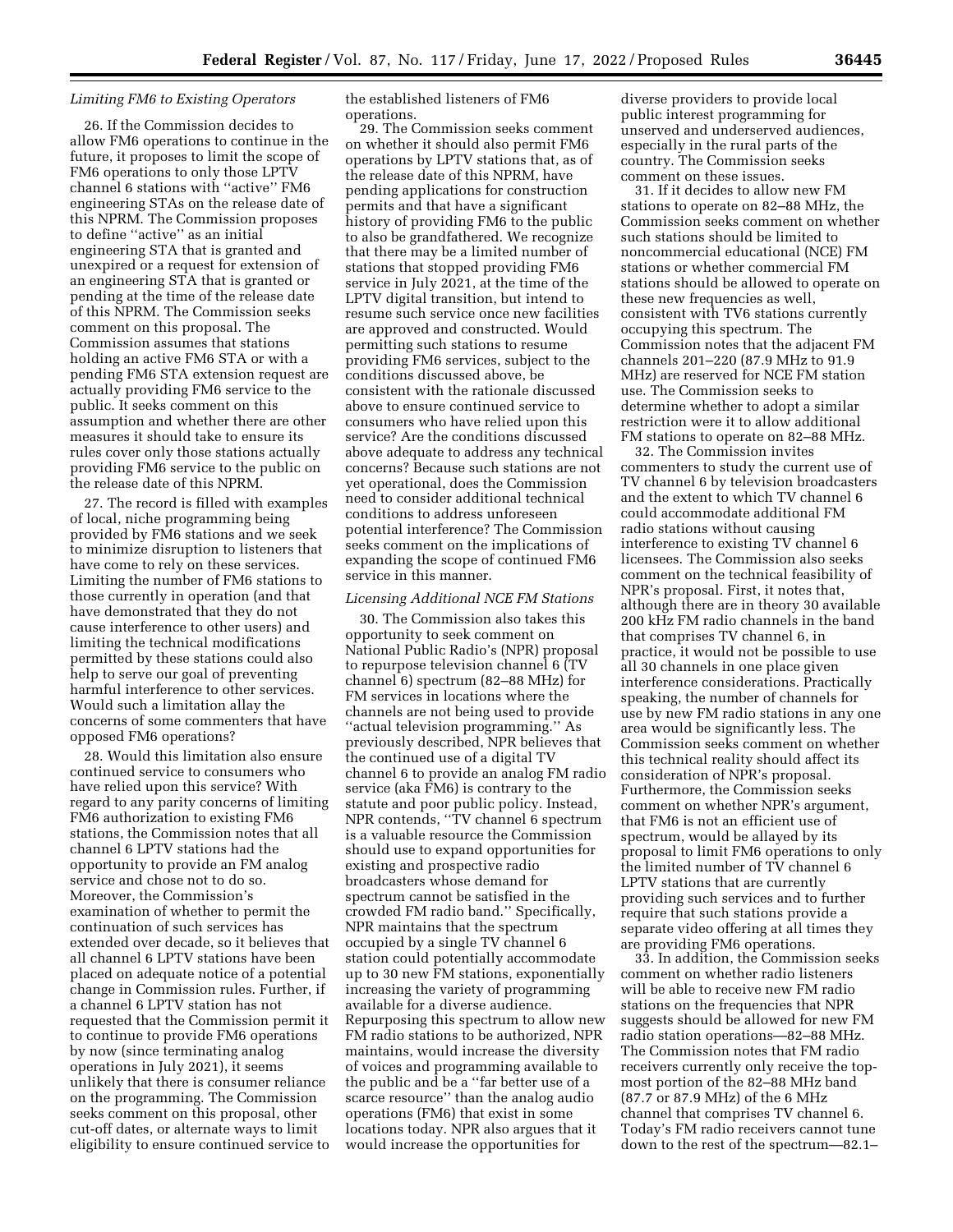87.5 MHz. The Commission invites comment on how this technical roadblock should influence our consideration of this issue. The Commission also seeks comment on whether changes would need to be made to the Domestic Table of Frequency Allocations (Table) to reflect this change. The Commission notes that the 76–88 MHz band is generally allocated as ''Broadcasting'' but seek comment on whether the Table contemplates radio uses at 82–88 MHz. In addition, should it adopt NPR's proposal, the Commission seeks comment on whether there are other technical issues to consider such as the establishment of separation distances for co-channel operations.

34. Finally, the Commission seeks comment on the benefits of expanding FM radio service to all of TV channel 6 to create new FM radio stations versus the costs of precluding existing TV stations from using the currently unused locations where TV channel 6 is viable and foreclosing new TV stations on channel 6. The Commission also seeks comment on how allowing additional FM radio stations on the 82–88 MHz band would affect other entities that use these frequencies including wireless microphones and white space device users. Finally, the Commission notes that one of its concerns about authorizing the continued provision of FM6 services is the interference potential they may pose. The Commission addresses this concern through its proposal of limiting any technical modifications by these FM6 stations. The Commission seeks comment on the potential for interference if it permitted new FM radio services as contemplated by NPR. Would such services pose the threat of interference with existing services in this band? If so, how should these concerns be mitigated to extent the Commission pursues such an expansion?

# *Elimination of TV6 Interference Protection*

35. The Commission seeks comment on an issue that the Commission previously raised and that is related to its consideration of whether to permit continued FM6 operations. That is the question of whether to completely eliminate the television channel 6 (TV6) distance separation (interference protection) rules for Low Power FM radio (LPFM), NCE FM radio, Class D FM radio (10 watt), and FM translator stations operating on reserved band FM channels 201–220, or to alternatively revise and update them for a post-digital transition world. The Commission last

considered this issue in the context of its efforts to improve the LPFM technical rules based on suggestions made by REC Networks in a 2018 petition for rulemaking. The Commission seeks comment on this issue now that the LPTV digital transition is complete and all TV6 stations are no longer operating in analog, and in light of our proposals related to FM6 in this proceeding.

36. To provide LPFM stations relief from TV6 protection rules, the Commission, in its LPFM NPRM, proposed to eliminate TV6 protections entirely on July 13, 2021—the date of the LPTV digital transition. The Commission noted that it had been requiring FM stations on channels 201 to 220 to protect television stations operating on TV6 since 1985. The Commission cited to REC Networks arguments that the LPFM TV6 protection rules ''significantly overprotect TV6 stations and could be reduced with little impact.'' REC Networks pointed out that this was because the rules were designed when television was operating with analog technology. The Commission also noted studies performed by NPR in conjunction with the 2009 digital television transition that showed that newer digital television technologies have better filters and synchronous detection to reject unwanted FM signals. The Commission tentatively accepted NPR's conclusion that digital television receivers are substantially less vulnerable to FM-induced TV6 interference than analog sets. The Commission sought comment on whether this conclusion was still valid ''after so many additional years of experience with digital broadcasts.'' The Commission sought comment on its expectation that the proposed elimination of LPFM/TV6 spacing requirements will not result in any interference to TV6 stations and it tentatively concluded, upon July 13, 2021, to eliminate the distance separate requirement between LPFM stations and all television stations operating on TV6.

37. A limited number of commenters weighed in on the Commission's proposal and were evenly split for and against elimination of the TV6 protections. For instance, in response to support from petitioners, Disney posited that that the record did ''not provide actual evidence demonstrating that the full-power Channel 6 Protections are unnecessary,'' and that the TV6 protection rules ''have functioned quite well to protect full-power television stations from interference, and have done so without imposing significant burdens on FM reserved band stations.''

The Commission in its 2020 Report and Order deferred consideration of this issue to a future proceeding finding that it ''will be in a better position to reach an informed decision by addressing TV6 issues in a separate proceeding with a more developed record on this issue.''

38. Since that decision, events have occurred that could affect our previous analysis as to the continued need for TV6 protection rules. The post-Incentive Auction transition was completed in July 2020 and repacked stations have settled into their new post-auction channel assignments. And, given the digital transition, analog television is now truly a legacy service. With the completion of the Incentive Auction and the LPTV digital transition, the Commission now has experience with respect to TV6 and whether interference has been occurring with respect to digital TV6 stations and FM radio stations.

39. Therefore, the Commission seeks comment on the continued need for TV6 interference protection rules. Specifically, the Commission seeks comment on whether the interference protection provisions, adopted while television stations were operating in analog mode, continue to be necessary in light of the fact that all TV6 stations have now converted to digital. The Commission invites commenters to analyze the number of current TV6 stations, their current locations and the potential for TV6–FM radio crossservice interference. The Commission notes that it has not received reports of interference to either TV or radio services from stations in their counterpart services. Does the lack of reports indicate the protections are no longer necessary, or that they are fulfilling their purpose? Alternatively, the Commission seeks comment on whether to preserve the existing protections but revise and update them for digital TV6 operations, and if so, how to update them. In that circumstance, the Commission seeks comment on whether those protections should apply to currently authorized channel 6 stations or to future channel 6 stations or to both.

40. The Commission notes that retention or revision of the TV6 interference protection rules could potentially be impacted by its decision whether to permit continued FM6 operations. Given this, the Commission seeks comment on whether the elimination of TV6 protection by LPFM and other FM radio stations would be compatible with FM6 operations if it determines to permit such operations to continue. That is, if FM6 and LPFM and NCE FM stations are allowed to come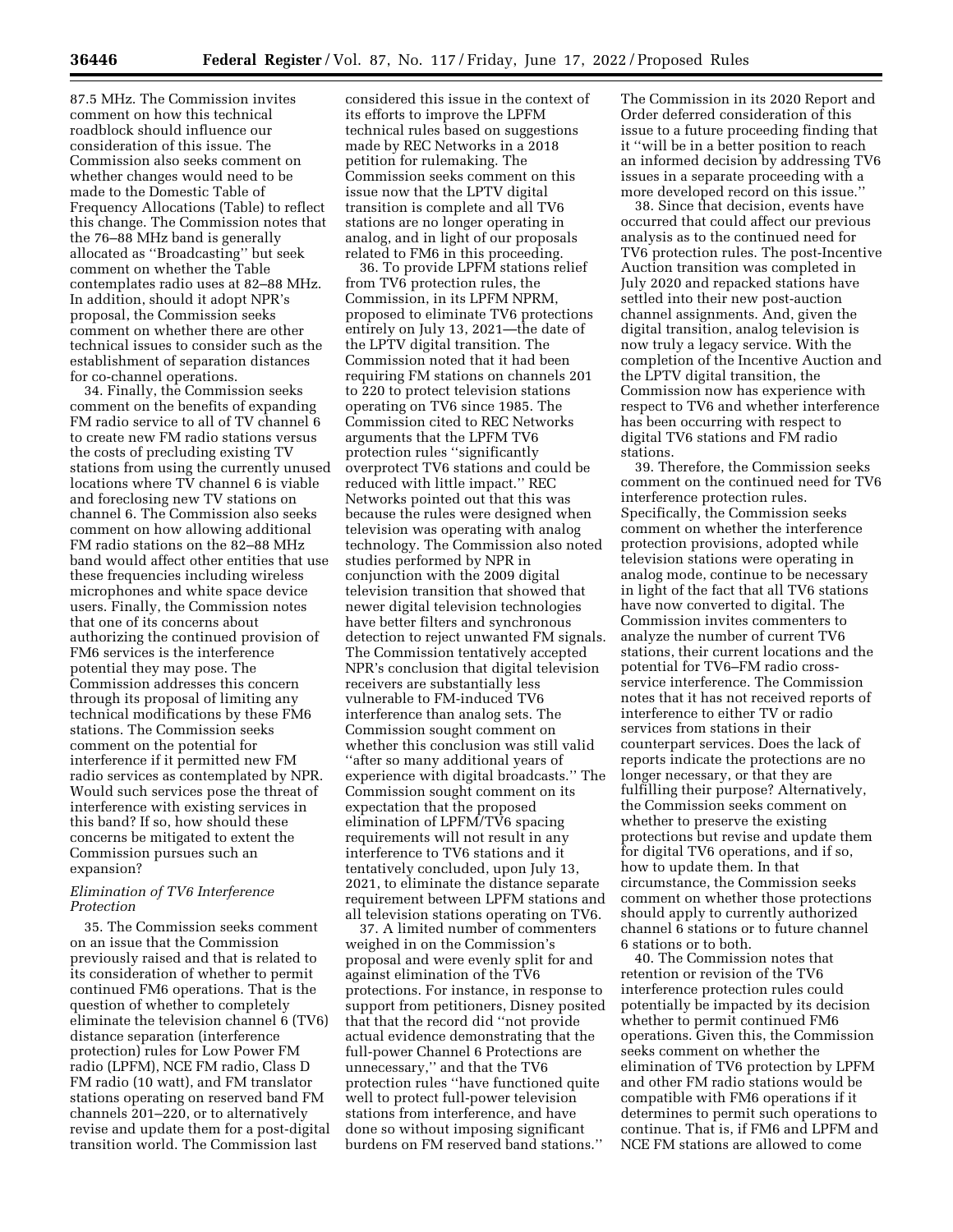into closer proximity if the TV6 protection rules are eliminated, would that increase concerns about interference from FM6 to LPFM/NCE FM stations—an important factor in our FM6 considerations? The Commission notes that one of the conditions it is seeking to impose on continued FM6 operations is that the LPTV station not be permitted to modify its facilities while providing FM6 operations, thus locking into place the technical facilities by which the LPTV station provides its FM6 operations. If it limits station modifications in this manner, would this impact the Commission's analysis of whether elimination of TV6 protection by LPFM and other FM radio stations would be compatible with FM6 operations?

41. The Commission's goal in this proceeding, as with any proceeding involving interference protection, is to ensure that licensees can operate in an environment in which the potential for interference is minimized. The Commission stresses that interference protections are essential to spectrum usage rights to prevent licensees from unduly affecting other licensees in terms of system operation or cost. Nonetheless, the Commission attempts to establish rules that are no more restrictive than necessary to achieve our goals in order to provide maximum flexibility to our licensees. Therefore, commenters suggesting that the existing interference provisions be retained, revised or updated should demonstrate that their proposed restrictions are necessary to achieve these goals.

### *Cost-Benefit and Diversity, Equity and Inclusion Analysis*

42. Finally, the Commission seeks comment on the benefits and costs associated with adopting the proposals set forth in this NPRM. In addition to any benefits to the public at large, are there also benefits to industry through adoption of any of its proposals? The Commission also seeks comment on any potential costs that would be imposed on licensees and regulatees if it adopts the proposals contained in this NPRM. Comments should be accompanied by specific data and analysis supporting claimed costs and benefits.

43. As part of its continuing effort to advance digital equity for all, including people of color, persons with disabilities, persons who live in rural or Tribal areas, and others who are or have been historically underserved, marginalized, or adversely affected by persistent poverty or inequality, the Commission invites comment on how the proposals set forth in the NPRM can advance equity in the provision of

broadcast services for all people of the United States, without discrimination on the basis of race, color, religion, national origin, sex, or disability. Specifically, the Commission seeks comment on how its proposals may promote or inhibit advances in diversity, equity, inclusion, and accessibility, as well the scope of the Commission's relevant legal authority.

# **Initial Regulatory Flexibility Act Analysis**

As required by the Regulatory Flexibility Act of 1980, as amended (RFA), The Third Notice of Proposed Rulemaking in this proceeding included an Initial Regulatory Flexibility Analysis (IRFA) pursuant to 5 U.S.C. 603, exploring the potential impact on small entities of the Commission's proposals. Because this Fifth Notice of Proposed Rulemaking (NPRM) contains new proposals, the Commission requests written public comments on this IRFA. Comments must be identified as responses to the IRFA and must be filed by the deadlines for comments specified in the NPRM. The Commission will send a copy of the NPRM, including this IRFA, to the Chief Counsel for Advocacy of the Small Business Administration (SBA). In addition, the NPRM and IRFA (or summaries thereof) will be published in the **Federal Register**.

# *Need for, and Objectives of, the Proposed Rules*

The NPRM seeks comment on whether to permit digital low power television (LPTV) stations on channel 6 to continue to operate analog FM radiotype services and, if so, how to authorize these services. Prior to the July 13, 2021 LPTV digital transition deadline, a number of analog LPTV stations licensed on channel 6 operated with very limited visual programming and an audio signal that is programmed like a radio station (FM6). FM radio listeners were able to receive the audio portion of these LPTV stations at 87.75 MHz, which is adjacent to noncommercial educational (NCE) FM channel 201 (88.1 MHz). When these LPTV stations converted to digital, however, they would be unable to continue providing such radio service because the digital audio portion of their signal could no longer be received by standard FM receivers. Currently, some digital channel 6 LPTV stations have converted to ATSC 3.0 digital format and are operating pursuant to engineering special temporary authority (STA) with a separate analog FM radio transmitter.

In an effort to bring a final resolution to the FM6 question, the Commission seeks comment on whether FM6 operations are serve the public interest and should be authorized to continue in any capacity. The NPRM also seeks comment on whether FM6 should be authorized as ''ancillary or supplementary'' services as suggested previously in this proceeding. The NPRM seeks comment on whether the Commission can and should limit future FM6 operations to only those LPTV channel 6 stations with active FM6 engineering STAs on the release date of the NPRM.

The NPRM alternatively seeks comment on whether to license additional FM radio stations on 82–88 MHz in areas where channel 6 LPTV and full-power stations are currently not operating.

Finally, regardless of whether it decides to permit continued FM6 operations or license additional FM radio stations on 82–88 MHz, the NPRM seeks comment on whether to eliminate or revise the TV6 distance separation rules for LPFM, NCE, Class D (10 watt), and FM translator stations operating on reserved band FM Channels 201–220.

### *Legal Basis*

The proposed action is authorized under Sections 151, 154(i), 154(j), 303, 307, 316, 336, and 403 of the Communications Act of 1934, as amended, 47 U.S.C. 151, 154(i), 154(j), 303, 307, 316, 336, and 403.

# *Description and Estimate of the Number of Small Entities to Which the Proposed Rules Will Apply*

The RFA directs agencies to provide a description of, and where feasible, an estimate of the number of small entities that may be affected by the proposed rule revisions, if adopted. The RFA generally defines the term ''small entity'' as having the same meaning as the terms ''small business,'' ''small organization,'' and ''small governmental jurisdiction.'' In addition, the term ''small business'' has the same meaning as the term ''small business concern'' under the Small Business Act (SBA). A small business concern is one which: (1) is independently owned and operated; (2) is not dominant in its field of operation; and (3) satisfies any additional criteria established by the SBA. Below, we provide a description of such small entities, as well as an estimate of the number of such small entities, where feasible.

*Television Broadcasting.* This industry is comprised of ''establishments primarily engaged in broadcasting images together with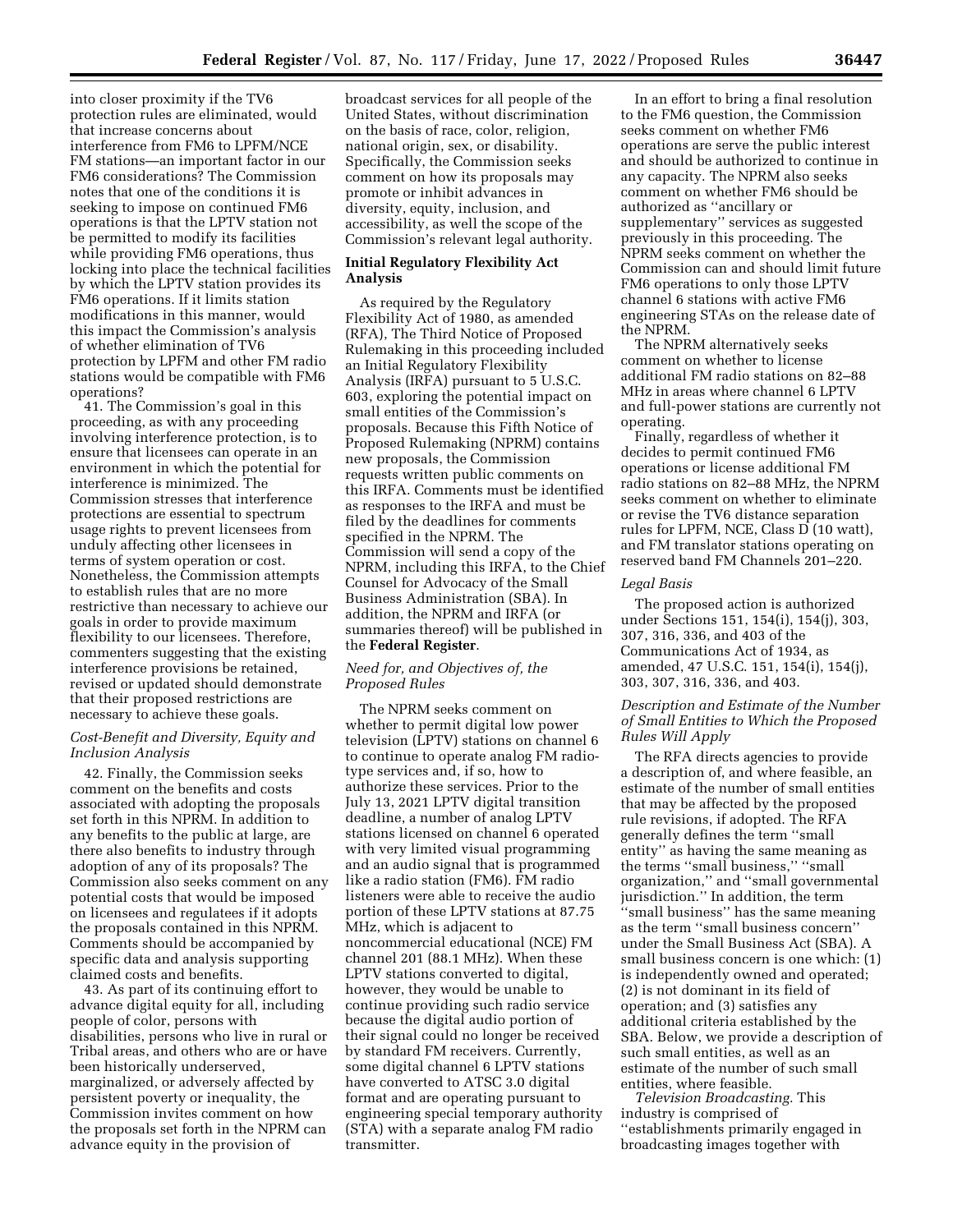sound.'' These establishments operate television broadcast studios and facilities for the programming and transmission of programs to the public. These establishments also produce or transmit visual programming to affiliated broadcast television stations, which in turn broadcast the programs to the public on a predetermined schedule. Programming may originate in their own studio, from an affiliated network, or from external sources. The SBA small business size standard for this industry classifies businesses having \$41.5 million or less in annual receipts as small. 2017 U.S. Census Bureau data indicate that 744 firms in this industry operated for the entire year. Of that number, 657 firms had revenue of less than \$25,000,000. Based on this data we estimate that the majority of television broadcasters are small entities under the SBA small business size standard.

The Commission estimates that as of March 2022, there were 1,373 licensed commercial television stations. Of this total, 1,280 stations (or 93.2%) had revenues of \$41.5 million or less in 2021, according to Commission staff review of the BIA Kelsey Inc. Media Access Pro Television Database (BIA) on June 1, 2022, and therefore these licensees qualify as small entities under the SBA definition. In addition, the Commission estimates as of March 2022, there were 384 licensed noncommercial educational (NCE) television stations, 383 Class A TV stations, 1,840 LPTV stations and 3,231 TV translator stations. The Commission however does not compile, and otherwise does not have access to financial information for these television broadcast stations that would permit it to determine how many of these stations qualify as small entities under the SBA small business size standard. Nevertheless, given the SBA's large annual receipts threshold for this industry and the nature of these television station licensees, we presume that all of these entities qualify as small entities under the above SBA small business size standard.

*Radio Stations.* This industry is comprised of ''establishments primarily engaged in broadcasting aural programs by radio to the public.'' Programming may originate in their own studio, from an affiliated network, or from external sources. The SBA small business size standard for this industry classifies firms having \$41.5 million or less in annual receipts as small. U.S. Census Bureau data for 2017 show that 2,963 firms operated in this industry during that year. Of this number, 1,879 firms operated with revenue of less than \$25 million per year. Based on this data and the SBA's small business size standard,

we estimate a majority of such entities are small entities.

The Commission estimates that as of September 2021, there were 4,519 licensed commercial AM radio stations, 6,682 licensed commercial FM radio stations and 4,211 licensed noncommercial (NCE) FM radio stations. The Commission however does not compile, and otherwise does not have access to financial information for these radio stations that would permit it to determine how many of these stations qualify as small entities under the SBA small business size standard. Nevertheless, given the SBA's large annual receipts threshold for this industry and the nature of radio station licensees, we presume that all of these entities qualify as small entities under the above SBA small business size standard.

The Commission notes, however, that in assessing whether a business concern qualifies as ''small'' under the above definition, business (control) affiliations must be included. Its estimate, therefore, likely overstates the number of small entities that might be affected by our action, because the revenue figure on which it is based does not include or aggregate revenues from affiliated companies. In addition, another element of the definition of ''small business'' requires that an entity not be dominant in its field of operation. The Commission is unable at this time to define or quantify the criteria that would establish whether a specific radio or television broadcast station is dominant in its field of operation. Accordingly, the estimate of small businesses to which the rules may apply does not exclude any radio or television station from the definition of a small business on this basis and is therefore possibly over-inclusive. An additional element of the definition of ''small business'' is that the entity must be independently owned and operated. Because it is difficult to assess these criteria in the context of media entities, the estimate of small businesses to which the rules may apply does not exclude any radio or television station from the definition of a small business on this basis and similarly may be overinclusive.

# *Description of Projected Reporting, Recordkeeping, and Other Compliance Requirements*

As a condition to be allowed to continue their FM6 operations on an ancillary or supplementary basis, the Commission seeks comment on whether FM6 stations should be required to submit written reports, every 90 days, detailing any reports of interference and

a demonstration that the station's FM6 and video coverage reach similar populations. The NPRM tentatively concludes that such a reporting requirement is not necessary. Should the Commission ultimately decide to adopt this requirement, this proposed reporting requirement would result in a new paperwork obligation. If adopted, the Commission will seek approval and the corresponding burdens to account for this reporting requirement.

# *Steps Taken To Minimize Significant Economic Impact on Small Entities, and Significant Alternatives Considered*

The RFA requires an agency to describe any significant alternatives that it has considered in reaching its proposed approach, which may include the following four alternatives (among others): (1) the establishment of differing compliance or reporting requirements or timetables that take into account the resources available to small entities; (2) the clarification, consolidation, or simplification of compliance or reporting requirements under the rule for small entities; (3) the use of performance, rather than design, standards; and (4) an exemption from coverage of the rule, or any part thereof, for small entities.

The NPRM seeks to determine if continued provision of FM6 services by digital LPTV channel 6 stations serve the public interest and should FM6 be authorized to continue in any capacity. All of the licensees of FM6 stations are licensees of LPTV stations and most if not all are considered small entities by SBA definitions. Therefore, by allowing FM6 operations to continue, the Commission is seeking to help small entities and to preserve their current programming offerings. The alternative would be to force these entities to discontinue FM6 operations that have proved to be a source of additional income for these small entities that have struggled to operate LPTV stations and that have operated with a disadvantage to their full power television brethren. Unlike full power television stations, LPTV stations operate without mandatory cable carriage rights and with secondary interference rights that can result in their operating channel being displaced and their having to find a new frequency.

The NPRM seeks comment on whether to permit FM6 operations as ''ancillary or supplementary'' services. This approach is an attempt to authorize existing FM6 operations in the easiest and least costly manner to reduce the administrative and financial burden on FM6 stations, all of which are LPTV and most if not all are small entities. Using